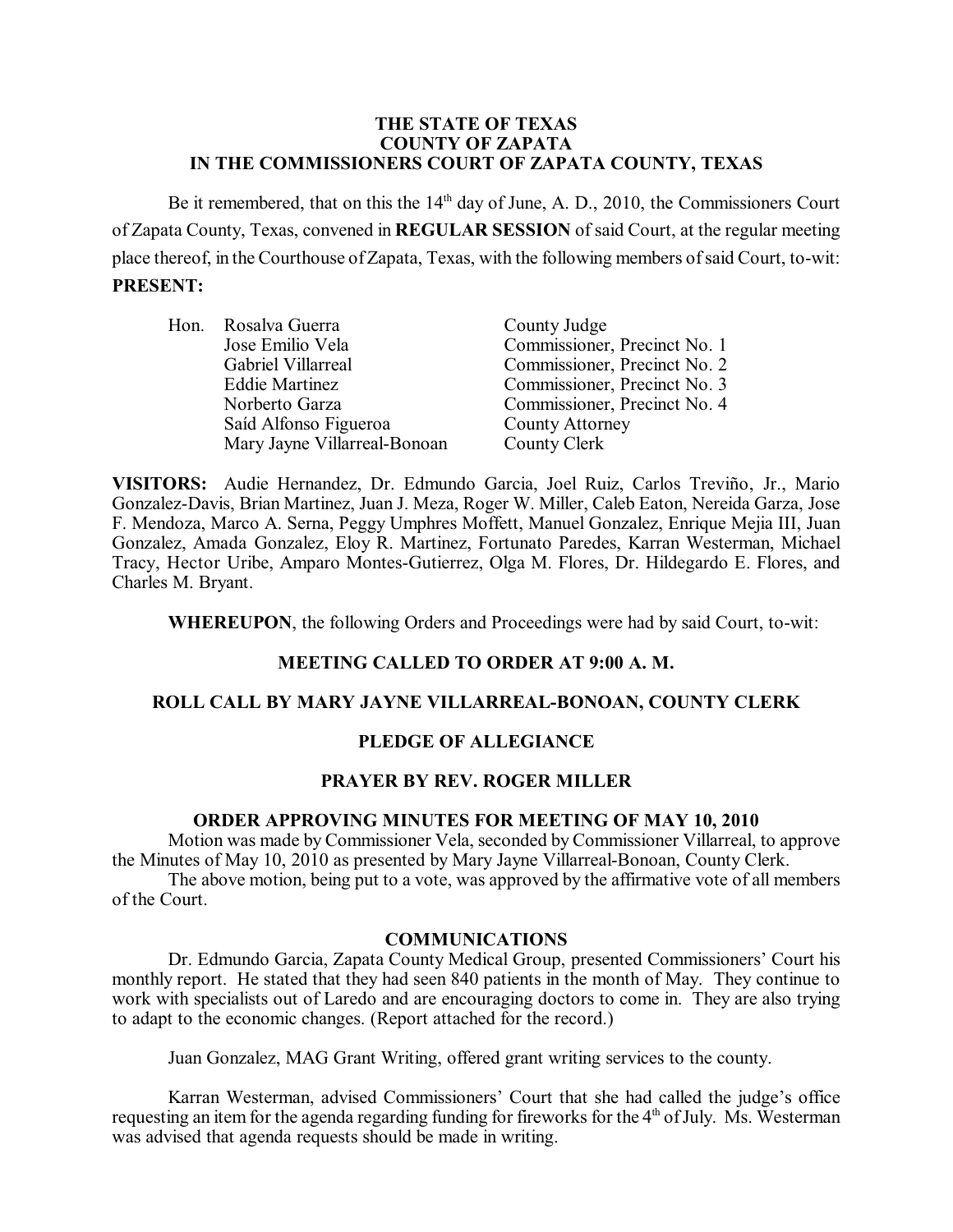### **DEPARTMENTAL REPORTS**

Luis Lauro Gonzalez, Zapata County Tax Assessor/Collector, reported that the tax office collected \$102,025.45 for the month of May. Also collected were \$12,385.29 in Hotel Motel Tax funds.

Caleb Eaton, Zapata County Extension Agent, presented Commissioners' Court with a written report. (Report attached for the record.)

Brian Martinez, Zapata County Judge's Office reported that he has received notice that the SECO Stimulus Block grant was approved. There will be savings of about \$3,000.00 per month.

Romeo Salinas, Zapata County Treasurer, was not present at Commissioners' Court due to attending a Treasurer's conference, however he submitted a written Treasurer's Report. (Report attached for the record.)

### **ORDER APPROVING INVOICES**

Motion was made by Commissioner Vela, seconded by Commissioner Garza, to approve invoices, with corrections, as presented by Doroteo N. Garza, County Auditor.

The above motion, being put to a vote, was approved by the affirmative vote of all members of the Court.

# **ORDER APPROVING INSTALLATION OF SPEED HUMPS AND/OR SECURITY LIGHTS**

Motion was made by Commissioner Garza, seconded byCommissioner Martinez, to approve installation of a speed hump at  $4<sup>th</sup>$  Street in Flores Addition as requested by Commissioner Jose Emilio Vela, Pct. 1.

The above motion, being put to a vote, was approved by the affirmative vote of all members of the Court.

Motion was made by Commissioner Garza, seconded by Commissioner Martinez, to approve installation of a security light at 790 Vista Hermosa as requested by Commissioner Eddie Martinez, Pct. 3.

The above motion, being put to a vote, was approved by the affirmative vote of all members of the Court.

Motion was made by Commissioner Garza, seconded by Commissioner Martinez, to approve installation of a speed hump at corner of Monterrey and Pharr in Siesta Shores as reqeusted by Commissioner Eddie Martinez, Pct. 3.

The above motion, being put to a vote, was approved by the affirmative vote of all members of the Court.

Motion was made by Commissioner Garza, seconded by Commissioner Martinez, to approve installation of a 4-way stop at the intersection of Falcon and Carrizo in Siesta Shores as requested by Commissioner Eddie Martinez, Pct. 3.

The above motion, being put to a vote, was approved by the affirmative vote of all members of the Court.

Motion was made byCommissioner Garza, seconded by Commissioner Martinez, to approve installation of speed humps at the following locations:

1. between  $13<sup>th</sup>$  and  $16<sup>th</sup>$  on Ramireño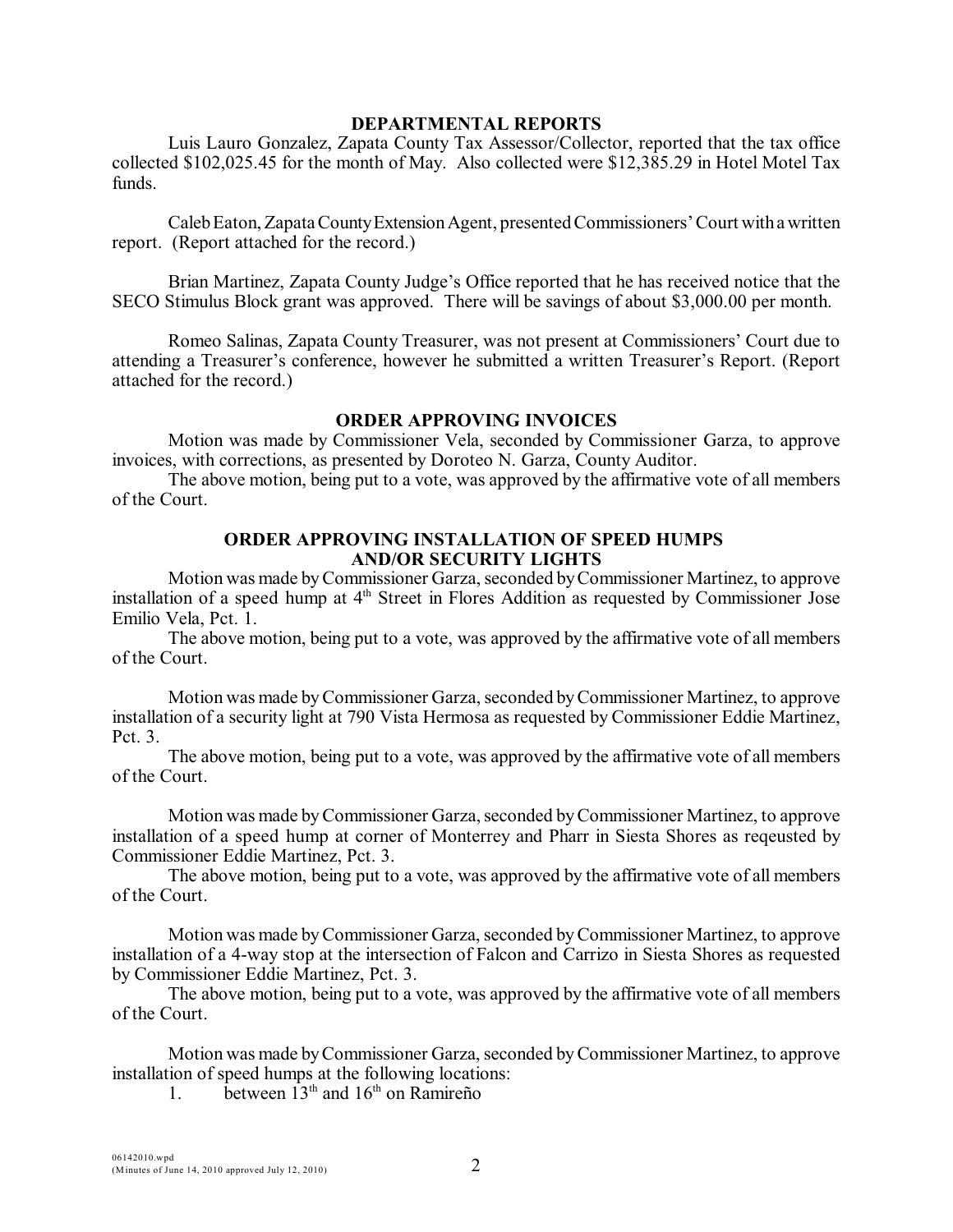2. between  $13<sup>th</sup>$  and  $16<sup>th</sup>$  on Falcon Street

3. between  $10^{th}$  and  $13^{th}$  on Ramireño

as requested by Commissioner Norberto Garza, Pct. 4.

The above motion, being put to a vote, was approved by the affirmative vote of all members of the Court.

# **LINE ITEM TRANSFERS**

Motion was made by Commissioner Garza, seconded by Commissioner Martinez, to approve the following line item transfers:

|     | From: County Auditor                                                                       | 10-495-310 | <b>Office Supplies</b> | \$3,000.00 |
|-----|--------------------------------------------------------------------------------------------|------------|------------------------|------------|
| To: | County Auditor                                                                             | 10-496-427 | Workshop & Travel      | \$3,000.00 |
|     | to meet budget requirements as requested by Doroteo N. Garza, County Auditor.              |            |                        |            |
|     | The above motion, being put to a vote, was approved by the affirmative vote of all members |            |                        |            |

of the Court.

Motion was made by Commissioner Garza, seconded by Commissioner Martinez, to approve the following line item transfers:

|     | From: Pct. 2 Gabriel Villarreal | 10-002-398   | Bird Sanctuary Feed/Supplies                                                               | \$7,000.00 |
|-----|---------------------------------|--------------|--------------------------------------------------------------------------------------------|------------|
| To: | Pct. 2 Gabriel Villarreal       | $10-002-392$ | Parks Pct. 2                                                                               | \$7,000.00 |
|     |                                 |              | to meet budget requirements as requested by Commissioner Gabriel Villarreal, Pct. 2.       |            |
|     |                                 |              | The above motion, being put to a vote, was approved by the affirmative vote of all members |            |

of the Court.

Motion was made byCommissioner Garza, seconded by Commissioner Martinez, to approve the following line item transfers:

|     | From: Nutrition Program  | 38-649-392 | Misc. & Safety Services | \$300.00 |
|-----|--------------------------|------------|-------------------------|----------|
| To: | <b>Nutrition Program</b> | 38-648-392 | Misc. & Safety Services | \$300.00 |
|     | From: Nutrition Program  | 38-648-330 | Fuel & Lubricants       | \$500.00 |
| To: | <b>Nutrition Program</b> | 38-647-589 | Center Equipment        | \$500.00 |
|     | From: Nutrition Program  | 38-648-330 | Fuel & Lubricants       | \$500.00 |
| To  | <b>Nutrition Program</b> | 38-647-456 | Vehicle Maintenance     | \$500.00 |
|     | From: Nutrition Program  | 38-648-336 | Raw Food                | \$500.00 |
| To: | <b>Nutrition Program</b> | 38-647-467 | Non Food Consumables    | \$500.00 |
|     | From: Nutrition Program  | 38-647-427 | Travel                  | \$500.00 |
| To: | <b>Nutrition Program</b> | 38-647-392 | <b>Safety Services</b>  | \$500.00 |
|     | From: Nutrition Program  | 38-647-330 | Fuel & Lubricants       | \$500.00 |
| To: | <b>Nutrition Program</b> | 38-648-454 | Repairs & Maintenance   | \$500.00 |
|     |                          |            |                         |          |

to meet budget requirements as requested by Carmen Reyes, Nutrition Program Director. The above motion, being put to a vote, was approved by the affirmative vote of all members of the Court.

# **ORDER APPROVING PURCHASE OF EKG MONITOR**

Motion was made by Commissioner Vela, seconded by Commissioner Martinez, to approve the purchase of an EKG Monitor for the amount of \$10,000.00 to be paid from the Tobacco Fund as requested by Chief Juan J. Meza.

The above motion, being put to a vote, was approved by the affirmative vote of all members of the Court.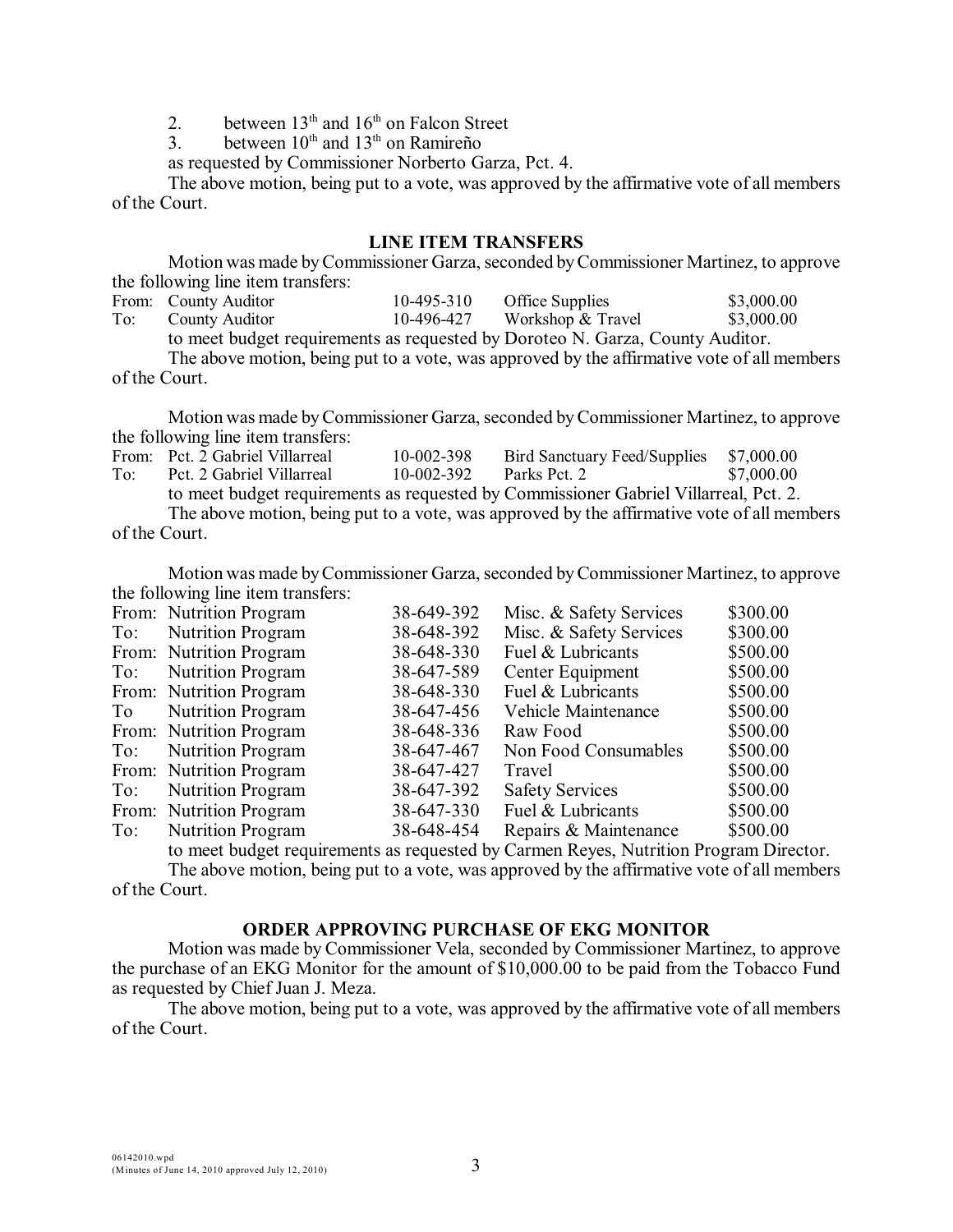# **ORDER APPROVING CONTRACT WITH CAMERON COUNTY, TEXAS FOR HOUSING INMATES AT ZAPATA COUNTY JAIL**

Motion was made by Commissioner Garza, seconded by Commissioner Martinez, to approve contract with Cameron County, Texas for the housing of inmates at the Zapata County Jail as requested by Sheriff Sigifredo Gonzalez.

The above motion, being put to a vote, was approved by the affirmative vote of all members of the Court.

# **ORDER APPROVING TO HIRE MRS. AMPARO MONTES-GUTIERREZ AS MUSEUM CURATOR**

Motion was made by Commissioner Vela, seconded by Commissioner Martinez, to approve the hiring of Mrs. Amparo Montes-Gutierrez asthe MuseumCurator for the Zapata County Museum of History, at a salary of \$30,000.00 per year, plus fringe benefits effective July 1, 2010 as per the recommendation of Dr. Hildegardo Fores, Chairman of the ZCM. Mrs. Gutierrez salary is to be paid partially from Commissioner Martinez Parks fund (10-063-394) until the end of the fiscal year.

The above motion, being put to a vote, was approved by the affirmative vote of all members of the Court.

### **UPDATE AND STATUS REPORT ON THE VARIOUS PROJECTS BY ZAPATA COUNTY WATERWORKS AND ZAPATA COUNTY WASTEWATER DEPARTMENT AS REQUESTED BY CARLOS TREVIÑO, JR., WATERWORKS MANAGER** (This item was presented in the May 14, 2010 Regular Meeting)

# **REPORT OF ZAPATA COUNTY SCAN**

Fina Villarreal presented Commissioners' Court with a report of the Zapata County SCAN, (Serving Children and Adolescent in Need, Inc.). (Copy attached for the record).

### **ORDER APPROVING AGREEMENT BY AND BETWEEN ZAPATA COUNTY AND SERVING CHILDREN AND ADOLESCENTS IN NEED, INC. (SCAN)**

Motion was made by Commissioner Vela, seconded by Commissioner Garza, to approve an agreement by and between Zapata County and Serving Children and Adolescents in Need, Inc. (SCAN) as requested by Fina Villarreal, SCAN.

The above motion, being put to a vote, was approved by the affirmative vote of all members of the Court.

# **ZAPATA COUNTY ECONOMIC DEVELOPMENT CENTER (ZEDC) MONTHLY REPORT**

Ms. Umphres Moffett, ZEDC President, submitted the monthly written report for the Zapata County Economic Development Center.

# **PRESENTATION BY COLONIAL LIFE**

Ignacio Salazar and Esther Quiroga, gave a presentation of an employee benefit plan offered by Colonial Life. They will come in an make a medical bridge assessment then offer proposal to cover deductable. Other portable programs are also available. They will make arrangements to meet with departments.

# **NO ACTION ON REQUEST BY LOCAL RESIDENT REGARDING ERRONEOUS APPRAISAL OF HOMESTEAD**

(as requested by Commissioner Jose Emilio Vela, Pct. 1)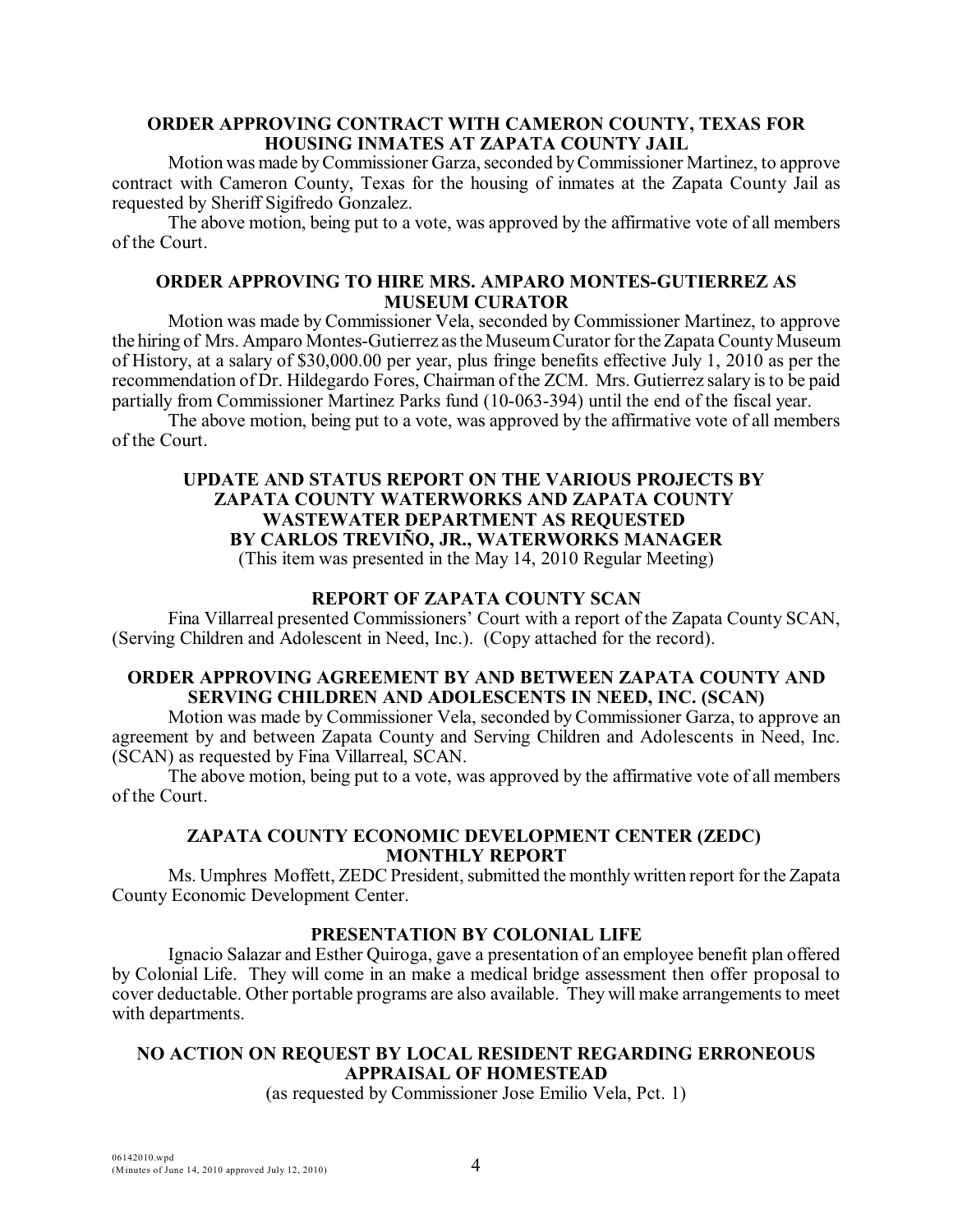# **ORDER APPROVING REQUEST TO ADOPT DISTRICT COURT MANAGEMENT AND PRESERVATION SERVICE FROM DEFENDANTS CONVICTED OF AN OFFENSE IN DISTRICT COURT**

Motion wasmade by Commissioner Garza, seconded by Commissioner Martinez, to approve request to adopt District Court record management and preservation service from defendants convicted of an offense in District Court effective June 15, 2010 as requested by Dora Ramos, District Clerk.

The above motion, being put to a vote, was approved by the affirmative vote of all members of the Court.

### **ORDER APPROVING REQUEST TO ADOPT A DISTRICT RECORD ARCHIVE FEE OF NOT MORE THAN \$5.00 AS PER GOVERNMENT CODE 51.305**

Motion was made by Commissioner Garza, seconded by Commissioner Martinez, to approve request to adopt a District record archive fee of not more than \$5.00 as per Government Code 51.305 effective June 15, 2010 as requested by Dora Ramos, District Clerk.

The above motion, being put to a vote, was approved by the affirmative vote of all members of the Court.

### **ORDER AUTHORIZING MANUEL GONZALEZ TO PREPARE WORDING FOR BID FOR CONSTRUCTION OF METAL ROOF FOR ROPING ARENA AND ORDER TO ALLOW COMMITTEE TO CONTINUE WITH ORIGINAL PLANS**

Motion was made by Commissioner Martinez, seconded by Commissioner Garza, to authorize Manuel Gonzalez to prepare wording for bid for the construction of the metal roof for the roping arena and to allow the committee to continue with the original plans as requested by Jose F. Mendoza, Zapata County Shop.

The above motion, being put to a vote, was approved by the affirmative vote of all members of the Court.

# **ORDER AWARDING BID FOR LINDA VISTA PROJECT**

Motion was made by Commissioner Vela, seconded by Commissioner Villarreal, to award bid for the Linda Vista Project, to the lowest bidder being Guzman - Juarez Backhoe with a bid in the amount of \$330,997.89 as recommended and requested by Manuel Gonzalez, Premier Engineering.

The above motion, being put to a vote, was approved by the affirmative vote of all members of the Court.

### **ORDER APPROVING WASTEWATER ORDINANCE FOR COUNTY OF ZAPATA**

Motion was made by Commissioner Villarreal, seconded by Commissioner Garza, to approve a Wastewater Ordinance for the County of Zapata as requested Carlos Treviño, Jr., Waterworks Manager.

The above motion, being put to a vote, was approved by the affirmative vote of all members of the Court.

### **ORDER APPROVING ADVERTISEMENT FOR LICENSED WASTEWATER OPERATOR AND /OR OPERATOR TRAINEE FOR ZAPATA COUNTY WASTEWATER PLANT**

Motion was made by Commissioner Martinez, seconded by Commissioner Vela, to approve the advertisement for a licensed Wastewater Operator and/or Operator Trainee for the Zapata County Wastewater Plant with the requirement that the new applicant must have a CDL license as requested by Carlos Treviño, Jr., Waterworks Manager.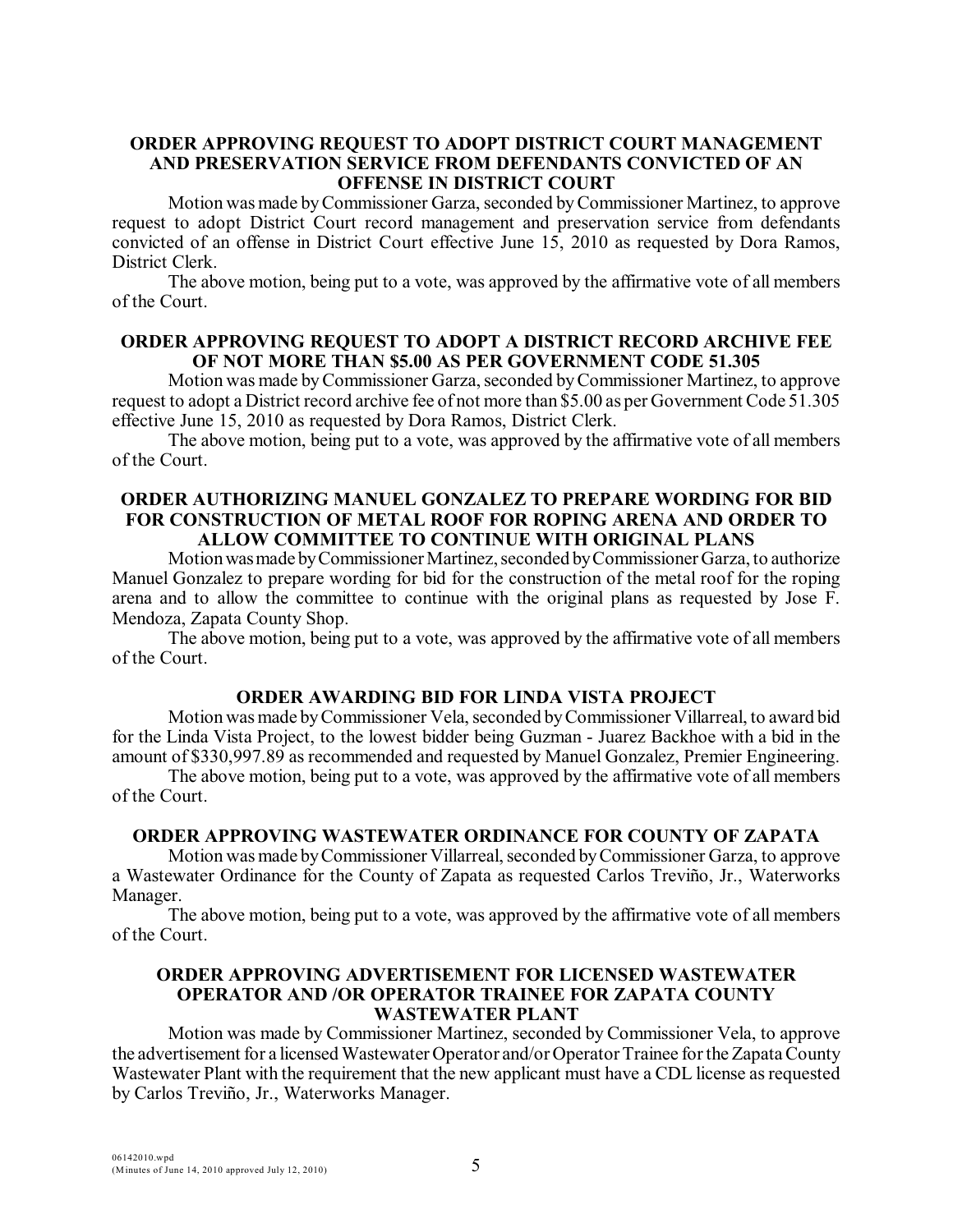The above motion, being put to a vote, was approved by the affirmative vote of all members of the Court.

# **ORDER APPROVING SCHEDULE FOR PICK UP OF RESIDENTIAL BRANCHES BY COUNTY WORKERS IN EACH PRECINCT**

Motion was made by Commissioner Vela, seconded by Commissioner Villarreal, to approve schedule for pickup of residential tree branches by county workers in each precinct once a month as follows:

| Precinct 1: | Week 1         |
|-------------|----------------|
| Precinct 2: | Week 4         |
| Precinct 3: | Week 3         |
| Precinct 4: | Week 2         |
| $-11 - C$   | : _ _ : _ ._ _ |

as requested by Commissioner Norberto Garza, Pct. 4.

The above motion, being put to a vote, was approved by the affirmative vote of all members of the Court.

### **ORDER APPROVING PUBLISHING OF GUIDELINES REGARDING PICKUP OF CUT BRANCHES**

Motion was made by Commissioner Vela, seconded by Commissioner Garza, to approve publishing of guidelines regarding pickup of cut branches as requested by Commissioner Norberto Garza, Pct. 4.

The above motion, being put to a vote, was approved by the affirmative vote of all members of the Court.

# **ORDER APPROVING A POLICY DEALING WITH DAMAGES CAUSED BY ZAPATA COUNTY WATERWORKS DEPARTMENT AND ZAPATA COUNTY WASTEWATER DEPARTMENT**

Motion was made by Commissioner Garza, seconded by Commissioner Martinez, to approve a new policy dealing with any damages caused by Zapata County Waterworks Department and the Zapata County Wastewater Department as requested by Commissioner Norberto Garza, Pct. 4.

The above motion, being put to a vote, was approved by the affirmative vote of all members of the Court.

### **ORDER APPROVING PURCHASE OF AN F-150 TRUCK FOR PRECINCT 2**

Motion was made by Commissioner Garza, seconded byCommissioner Martinez, to approve the purchase of an F-150 truck for Precinct 2 from line item 15-012-593 (Caliche), purchase price under \$15,500.00, as requested by Commissioner Gabriel Villarreal, Pct. 2.

The above motion, being put to a vote, was approved by the affirmative vote of all members of the Court.

# **ORDER ALLOWING RETIREES TO KEEP LIFE INSURANCE AND DENTAL/VISION INSURANCE UPON RETIREMENT**

Motion was made by Commissioner Garza, seconded by Commissioner Martinez, to allow retirees to keep life insurance and dental/vision insurance upon retirement as requested by Nellie R. Treviño, Personnel Director.

The above motion, being put to a vote, was approved by the affirmative vote of all members of the Court.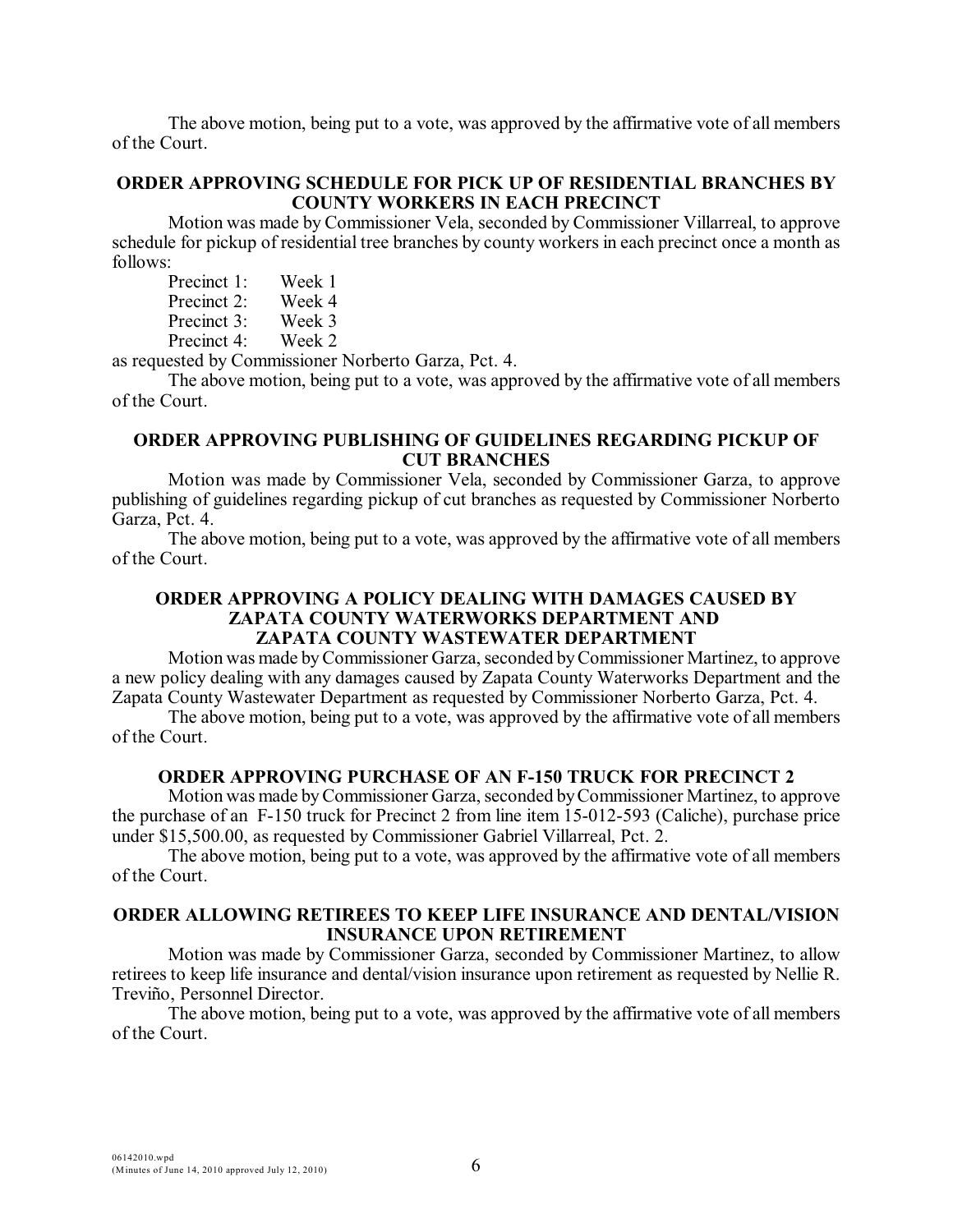# **ORDER APPROVING REQUEST FOR PROPOSALS FOR DENTAL/VISION PLAN FOR 2010 - 2011**

Motion was made by Commissioner Garza, seconded by Commissioner Martinez, to approve request for proposals for dental/vision plan for 2010-2011 as requested by Nellie R. Treviño, Personnel Director.

The above motion, being put to a vote, was approved by the affirmative vote of all members of the Court.

# **ORDER APPROVING RESOLUTION FOR RIO GRANDE INTERNATIONAL STUDY CENTER**

Motion was made by Commissioner Vela, seconded by Commissioner Garza, to approve a Resolution for the Rio Grande International Study Center as requested by County Judge Rosalva Guerra.

The above motion, being put to a vote, was approved by the affirmative vote of all members of the Court.

# **MOTION WAS MADE BY COMMISSIONER GARZA, SECONDED BY COMMISSIONER VILLARREAL, TO ENTER INTO EXECUTIVE SESSION**

# **MOTION WAS MADE BY COMMISSIONER MARTINEZ, SECONDED BY COMMISSIONER VILLARREAL TO RETURN TO REGULAR SESSION**

### **ORDER AUTHORIZING COUNTY JUDGE TO ENTER INTO AN EARNEST MONEY CONTRACT TO PURCHASE LOTS AND ORDER APPROVING COST ALLOCATION FOR SURVEY**

Motion was made byCommissioner Vela, seconded by Commissioner Villarreal, to authorize Zapata County Judge to enter into an Earnest Money Contract with the Jerry Lee Cords Trust to purchase Lots One Hundred Ninety-Four (194) and One Hundred Ninety-Six (196) in Block Number Thirty-Eight (38) in San Ygnacio, Texas from said Trust at a cost of \$25,000.00 and authorizing the Zapata County Judge to execute all relevant documents and also allow cost allocation for survey of property as requested by Juan Cruz, Escamilla, Poneck & Cruz, L.L.P.

The above motion, being put to a vote, was approved by the affirmative vote of all members of the Court.

# **ORDER AUTHORIZING LEGAL COUNCIL TO PROCEED WITH ZAPATA COUNTY'S LEASE AGREEMENT WITH TCI CABLEVISION OF SOUTH TEXAS**

Motion was made by Commissioner Vela, seconded by Commissioner Garza, to authorize legal council to proceed with Zapata County's lease agreement with TCI Cablevision of South Texas and any matter incident thereto as requested by Juan Cruz, Escamilla, Poneck, & Cruz, L.L.P.

The above motion, being put to a vote, was approved by the affirmative vote of all members of the Court.

### **ORDER AUTHORIZING LEGAL COUNCIL TO RESPOND TO RIVER PIERCE PROPERTIES FOUNDATION IN CONNECTION WITH SAN YGNACIO IMPROVEMENTS PROJECTS**

Motion was made by Commissioner Vela, seconded by Commissioner Martinez, to authorize legal council to respond to River Pierce Properties Foundation in connection with the San Ygnacio Improvement Projects as requested by Juan Cruz, Escammilla, Poneck & Cruz, L.L.P.

The above motion, being put to a vote, was approved by the affirmative vote of all members of the Court.